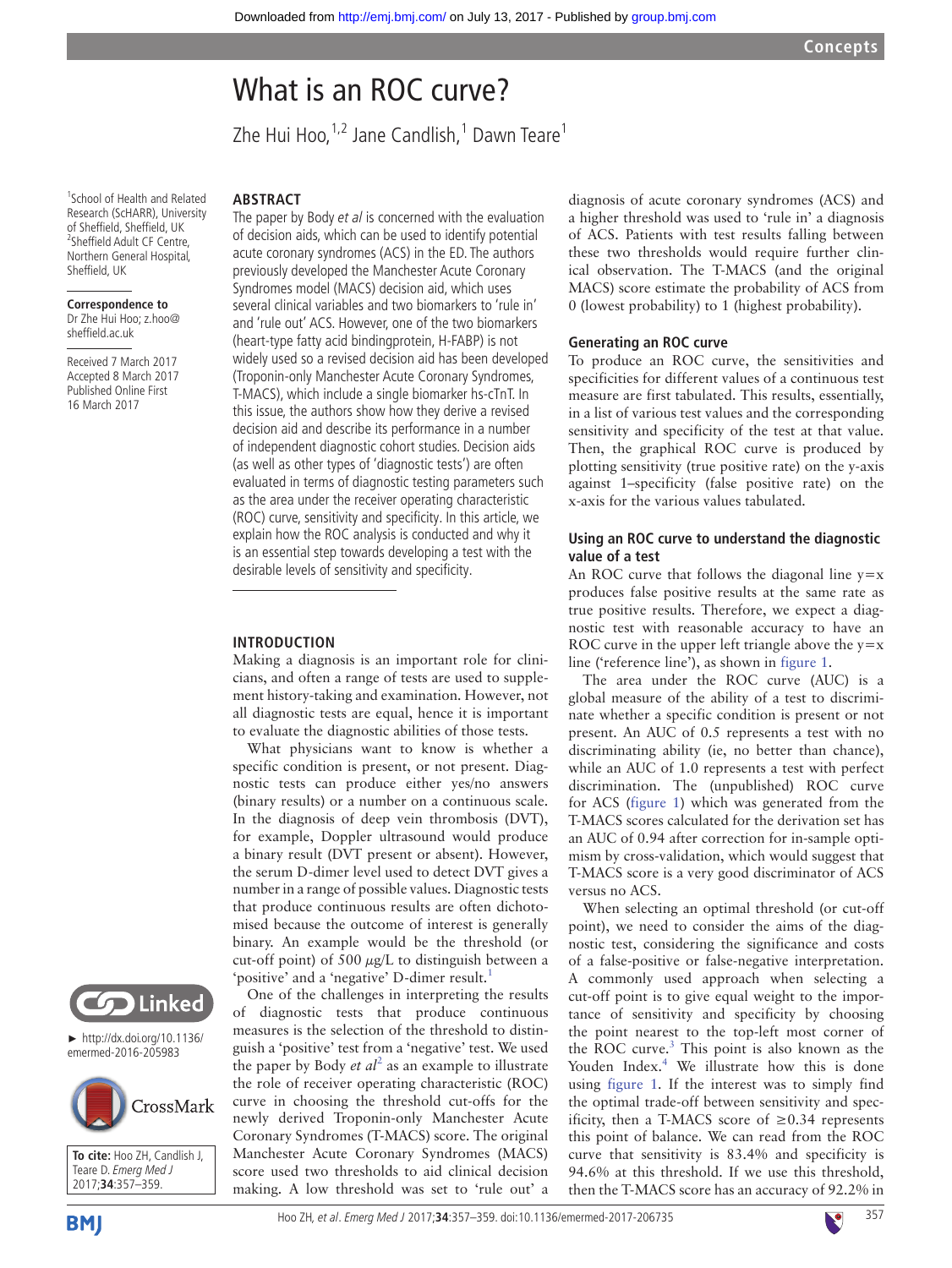## **Concepts**



<span id="page-1-0"></span>**Figure 1** Troponin-only Manchester Acute Coronary Syndromes (T-MACS) receiver operating characteristic curve for acute coronary syndromes (ACS) using data from derivation set. AUC, area under the ROC curve.

detecting ACS among adults presenting to ED with chest pain in the study. Accuracy is defined as the proportion of correct decisions (ie, true positive+true negative) over the number of total tested.<sup>[5](#page-2-4)</sup> The AUC can be thought of an indicator of overall 'accuracy', and there is only one AUC value for each ROC curve. On the other hand, 'accuracy' will vary from point-to-point along the ROC curve, as there is variation in sensitivity and specificity from point-to-point (see [table](#page-1-1) 1).

By selecting the threshold based on the trade-off between sensitivity and specificity, we are assuming that the balance between false-positive and false-negative rates is not clinically important.<sup>[6](#page-2-5)</sup> This may not be true in two common scenarios. The first scenario is when the clinical risk of missing a particular diagnosis is disproportionate to the risk of overdiagnosis (or vice versa). The second scenario is when the primary intended use of a diagnostic test is for either 'ruling-in' or 'ruling-out' a target condition. In these scenarios, it is important to understand the balance between the two types of errors and to select the threshold accordingly.

Body *et al* selected a threshold of 0.02 for T-MACS and classify patients below this value as 'ruled out' (ie, very low risk) using the derivation set. This threshold has very high sensitivity

(98.7%)—so if a patient score is this low, we are very confident they are at very low risk of ACS. However, scores above this threshold are only 47.6% specific, hence the accuracy of detecting ACS with this threshold is only 58.6%. As noted above, a T-MACS score threshold of 0.34 represents the optimal balance between sensitivity and specificity, thus has a higher accuracy of 92.2%. However, this threshold only has a sensitivity of 83.4% for detecting ACS. This means around 16.6% of adults presenting to ED with chest pain that have ACS will be undetected if a T-MACS score of <0.34 is considered a 'negative' test result. Therefore, despite the lower accuracy with a threshold of 0.02, it is a more useful threshold for 'ruling out' ACS since <2% of ACS cases will be undetected.

Body *et al* also selected a higher threshold of 0.95 for 'ruling in' ACS. This threshold also has a modest accuracy of 88.6%, due to the low sensitivity of 47.0%. However, this threshold has a specificity of 100%, which means there is no false-positive result. Therefore, we can be confident that a patient at this higher threshold is at a very high risk for ACS. In contrast, a T-MACS score of  $\geq 0.34$  will result in a false-positive rate of 5.4% despite its superior accuracy of 92.2%.

[Table](#page-1-1) 1 represents the sensitivity and specificity of the various T-MACS thresholds for ACS using the derivation set, linking to the results tabulated in table 4 of the paper by Body *et al*. [Table](#page-1-1) 1 illustrates the rising specificity and declining sensitivity with higher threshold values. A strength of the study by Body *et al* is the re-evaluation of the selected thresholds using a validation set. This yielded very similar results to the derivation set (eg, the sensitivity for the 'ruled out' threshold for ACS remains very high at 98.1%), suggesting that the thresholds selected are indeed robust.

#### **Take home points**

The ROC curve can be used to determine an appropriate cut-off, affecting the sensitivity and specificity of the test. The selection of a test threshold depends on the purpose of the test and not necessarily just by giving equal weight to sensitivity and specificity to achieve higher accuracy.

**Contributors** All authors contributed to and approved of the final submitted manuscript.

**Competing interests** None declared.

Patient consent This is a concept paper and does not involve patients.

**Provenance and peer review** Not commissioned; internally peer reviewed.

© Article author(s) (or their employer(s) unless otherwise stated in the text of the article) 2017. All rights reserved. No commercial use is permitted unless otherwise expressly granted.

<span id="page-1-1"></span>

| The sensitivity and specificity of the various T-MACS thresholds for ACS (derivation set)<br>Table 1 |                         |                          |                      |  |
|------------------------------------------------------------------------------------------------------|-------------------------|--------------------------|----------------------|--|
| Threshold for a positive test                                                                        | Sensitivity<br>(95% CI) | Specificity<br>(95% CI)  | Accuracy<br>(95% CI) |  |
| Low risk (ie, very low risk=negative test)                                                           | 98.7% (95.3% to 99.8%)  | 47.6% (43.4% to 51.9%)   | 58.6 (55.0 to 62.3)  |  |
| Moderate risk (ie, very low risk and low<br>risk=negative test)                                      | 94.0% (89.0% to 97.2%)  | 68.5% (64.4% to 72.3%)   | 74.0 (70.7 to 77.2)  |  |
| High risk (ie, very low risk, low risk and<br>moderate risk=negative test)                           | 47.0% (38.9% to 55.3%)  | 100.0% (99.3% to 100.0%) | 88.6 (86.3 to 91.0)  |  |

Sensitivity is the proportion of true positives that are correctly identified by the test.

Specificity is the proportion of true negatives that are correctly identified by the test.

Accuracy is the proportion of correct decisions (ie, true positive+true negative) over the number of total tested.

ACS, acute coronary syndromes; T-MACS, Troponin-only Manchester Acute Coronary Syndromes.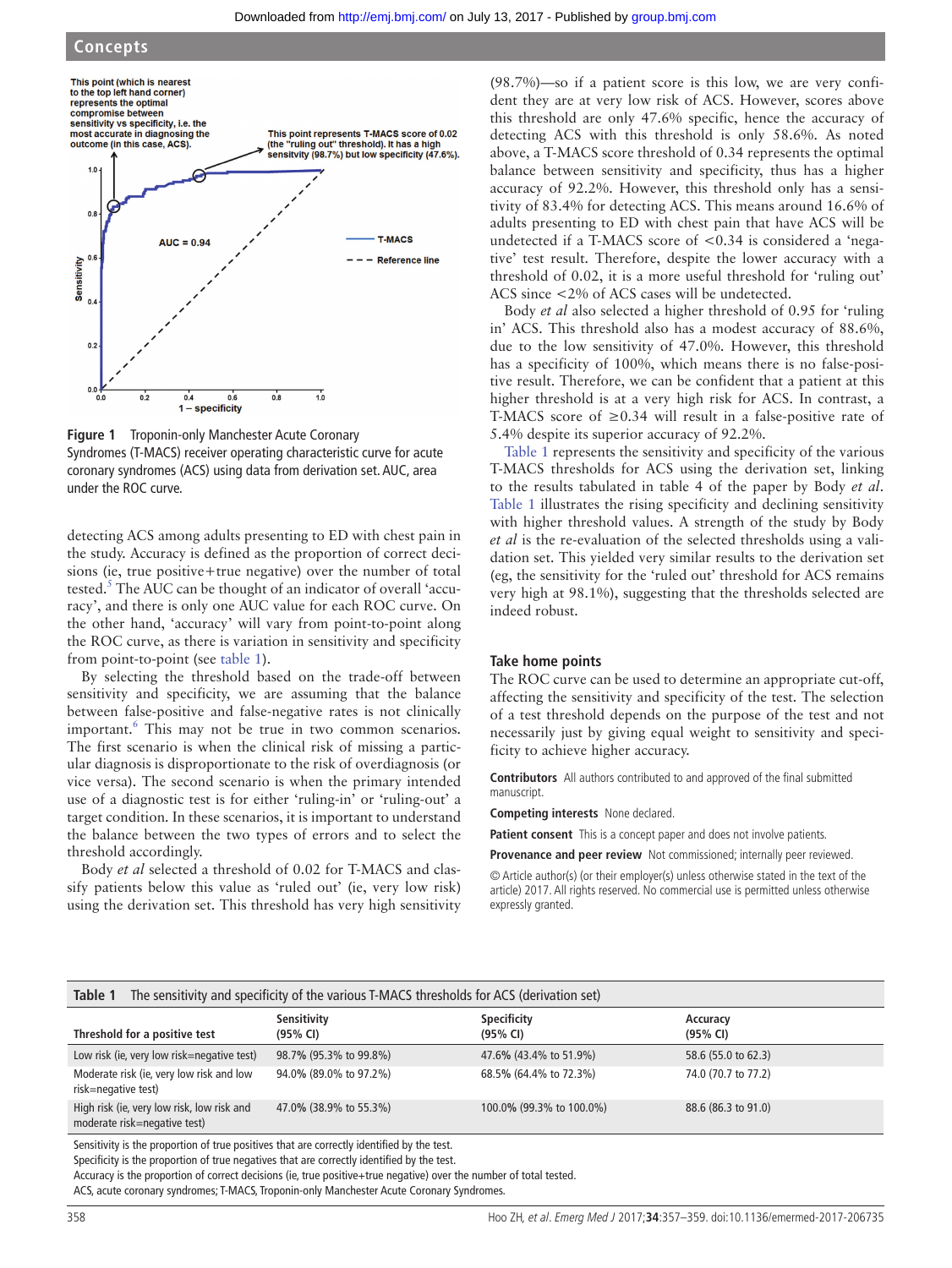### **References**

- <span id="page-2-0"></span>1 Perrier A, Desmarais S, Goehring C, et al. D-dimer testing for suspected pulmonary embolism in outpatients. [Am J Respir Crit Care Med](http://dx.doi.org/10.1164/ajrccm.156.2.9702032) 1997;156:492–6.
- <span id="page-2-1"></span>2 Body R, Carlton E, Sperrin M, et al. Troponin-only manchester acute coronary syndromes (T-MACS) decision aid: single biomarker re-derivation and external validation in three cohorts. [Emerg Med J](http://dx.doi.org/10.1136/emermed-2016-205983) Published Online First: 26 August 2016. doi: 10.1136/emermed-2016-205983.
- <span id="page-2-2"></span>3 Altman DG, Bland JM. Diagnostic tests 3: receiver operating characteristic plots. [BMJ](http://dx.doi.org/10.1136/bmj.309.6948.188) 1994;309:188.
- <span id="page-2-3"></span>4 Schisterman EF, Perkins NJ, Liu A, et al. Optimal cut-point and its corresponding youden index to discriminate individuals using pooled blood samples. [Epidemiology](http://dx.doi.org/10.1097/01.ede.0000147512.81966.ba) 2005;16:73–81.
- <span id="page-2-4"></span>5 Metz CE. Basic principles of ROC analysis. [Semin Nucl Med](http://dx.doi.org/10.1016/S0001-2998(78)80014-2) 1978;8:283–98.
- <span id="page-2-5"></span>6 Zweig MH, Campbell G. Receiver-operating characteristic (ROC) plots: a fundamental evaluation tool in clinical medicine. Clin Chem 1993;39:561-77.